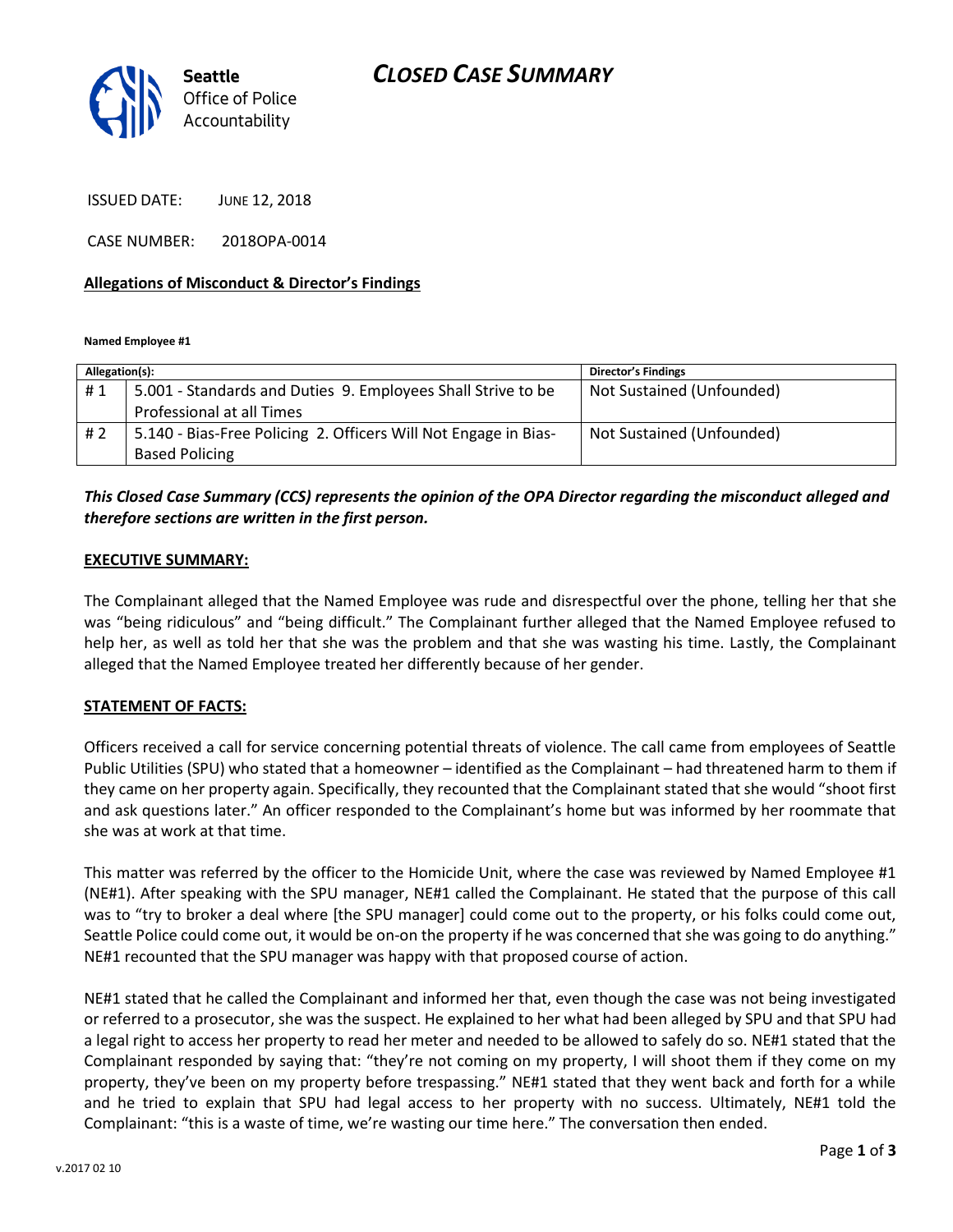# *CLOSE CASE SUMMARY*

OPA CASE NUMBER: 2018OPA-0014

The Complainant alleged to OPA that, during their call, NE#1 was "exceptionally difficult and condescending." She stated that NE#1 sounded "annoyed" and told her that he did not think he should be "bothered with this." The Complainant recalled that NE#1 told her that this issue "wasn't worth his time" and that she was being "ridiculous and overreacting."

NE#1 stated that, during their conversation, the Complainant was "very unreasonable." NE#1 told OPA that he tried to be as nice as he could to her given the circumstances. NE#1 acknowledged that after going back and forth on whether SPU had the legal right to access her property, he probably "sounded a little annoyed." NE#1 indicated that he did not say that the Complainant was ridiculous, but instead told her that the situation was ridiculous. He admitted telling the Complainant that she was the "problem." NE#1 told OPA that he did not believe that he told the Complainant that he should not be bothered with this case or that this issue was not worth his time. He stated that he did say at the end of their conversation: "we're wasting our time here." He was referring to the circular nature of their discussion.

## **ANALYSIS AND CONCLUSIONS:**

## **Named Employee #1 - Allegation #1** *5.001 - Standards and Duties 9. Employees Shall Strive to be Professional at all Times*

SPD Policy 5.001-POL-9 requires that SPD employees "strive to be professional at all times." The policy further instructs that "employees may not engage in behavior that undermines public trust in the Department, the officer, or other officers." (SPD Policy 5.001-POL-9.)

Here, it is clear that NE#1 and the Complainant had a challenging interaction. The Complainant described that NE#1 was condescending, difficult, and annoyed with her. She stated that he spoke to her dismissively and did not take time to understand her, her history, and why she was reluctant to have SPU on her property.

For his part, NE#1 told OPA that the Complainant was "very unreasonable." Based on her threats to shoot SPU employees who came onto her property, this appears to have been objectively established. Even under his recounting of their interaction, NE#1 became frustrated with the Complainant. However, this could have been merited based on the Complainant's failure to understand why threatening to shoot SPU employees was inappropriate. I also do not find it necessarily unreasonable for NE#1 to have told the Complainant that their circular conversation was a waste of time. This very well could have been the case under these circumstances.

While, in a perfect world, NE#1 might have been more patient with the Complainant, I do not find that he engaged in unprofessional behavior in this case. Instead, I find, by a preponderance of the evidence, that his actions, demeanor, and conduct towards the Complainant were consistent with policy. For these reasons, I recommend that this allegation be Not Sustained – Unfounded.

## Recommended Finding: **Not Sustained (Unfounded)**



**Seattle**

*Office of Police Accountability*